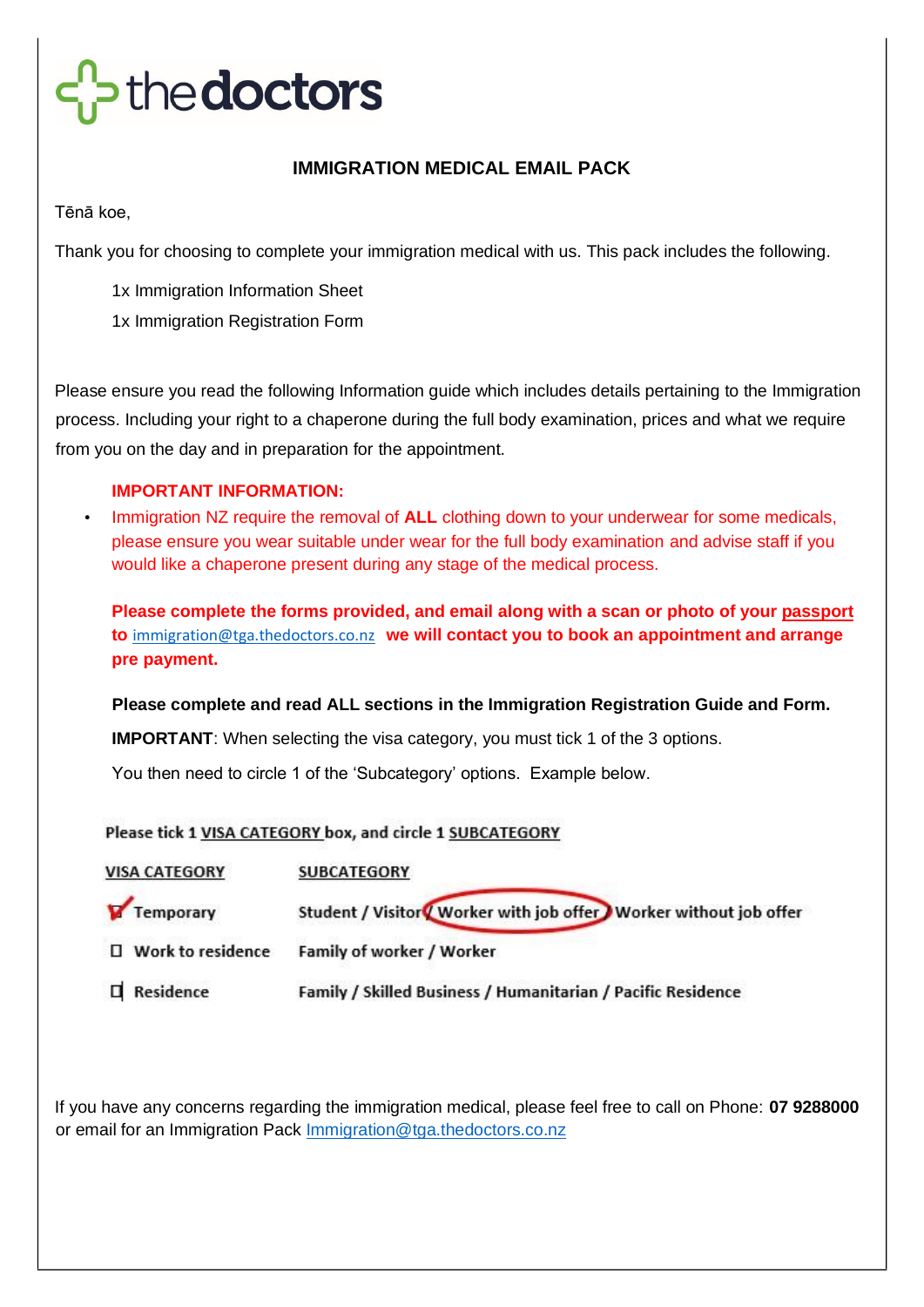# thedoctors

## **IMMIGRATION MEDICAL INFORMATION GUIDE**

### **Please read**

- The first appointment you will see the administrator for a photo and to sign a declaration, followed by the Practice Nurse for 30 minutes.
- After the practise nurse you will see the doctor for the second part of your appointment, this will be another 30 minutes. Once you have finished you can go for your blood test and x-ray **(please book your x-ray in advance at Bay Radiology 075749140)** Nurse and doctor's appointments will be booked on SEPERATE days, unless advised otherwise.
- Please contact us and advise if you require an interpreter. If the nurse questions your ability to interpret questions you may be asked to re-book at a time that an interpreter is available. This must be an **independent interpreter,** NOT a family member or friend.

### **Immigration appointments are only available by appointment.**

#### **Prepayment is required:**

Full general medical: \$300.00 Chest x-ray only: \$150.00 Limited medical: \$200.00 Add-on extra information: *price to be confirmed at booking*

Any cancellations or changes to bookings must be made at least 24 hours prior to the appointment. **A fee of \$150 will be charged (unless within reason)** .

#### **There are separate charges for blood tests and X-ray**

- The Pathlab charges begin at \$100, *the price can exceed this depending on the tests required*.
- The x-ray cost is \$160.00- you must book this in advance with an immigration panel radiologist. (*both the above are payable on the day by cash, eftpos or credit card.)*

The applicant **must bring** the following to the nurse and doctor appointments:

- Current valid passport
- Glasses or contact lenses.
- Details of any prescription medicines you are currently taking.
- Details of hospital admissions and surgeries (dates if possible)
- Specialist reports if you have any known medical conditions
- Family medical history if known

#### **IMPORTANT INFORMATION:**

- **Immigration NZ** require the removal of **ALL** clothing down to your underwear, please ensure you wear suitable under wear for the full body examination and advise staff if you would like a chaperone present.
- **Women** aged 45 years and over must have a breast examination at the Doctor's appointment.
- **Children** under 18 years of age must have a parent or legal guardian present.
- **A urine sample will be taken during your first consult with the nurse.** Women, please do not make your nurse appointment at a time when you are menstruating as this will affect the result.
- **Children**  under 11 do not usually require a chest X-ray, under 15 do not usually require blood tests, under 5 do not require urine samples unless there is a previous clinical indication.

**Please feel free to bring a chaperone or let our staff know if you would like one during any stage of the medical process.**